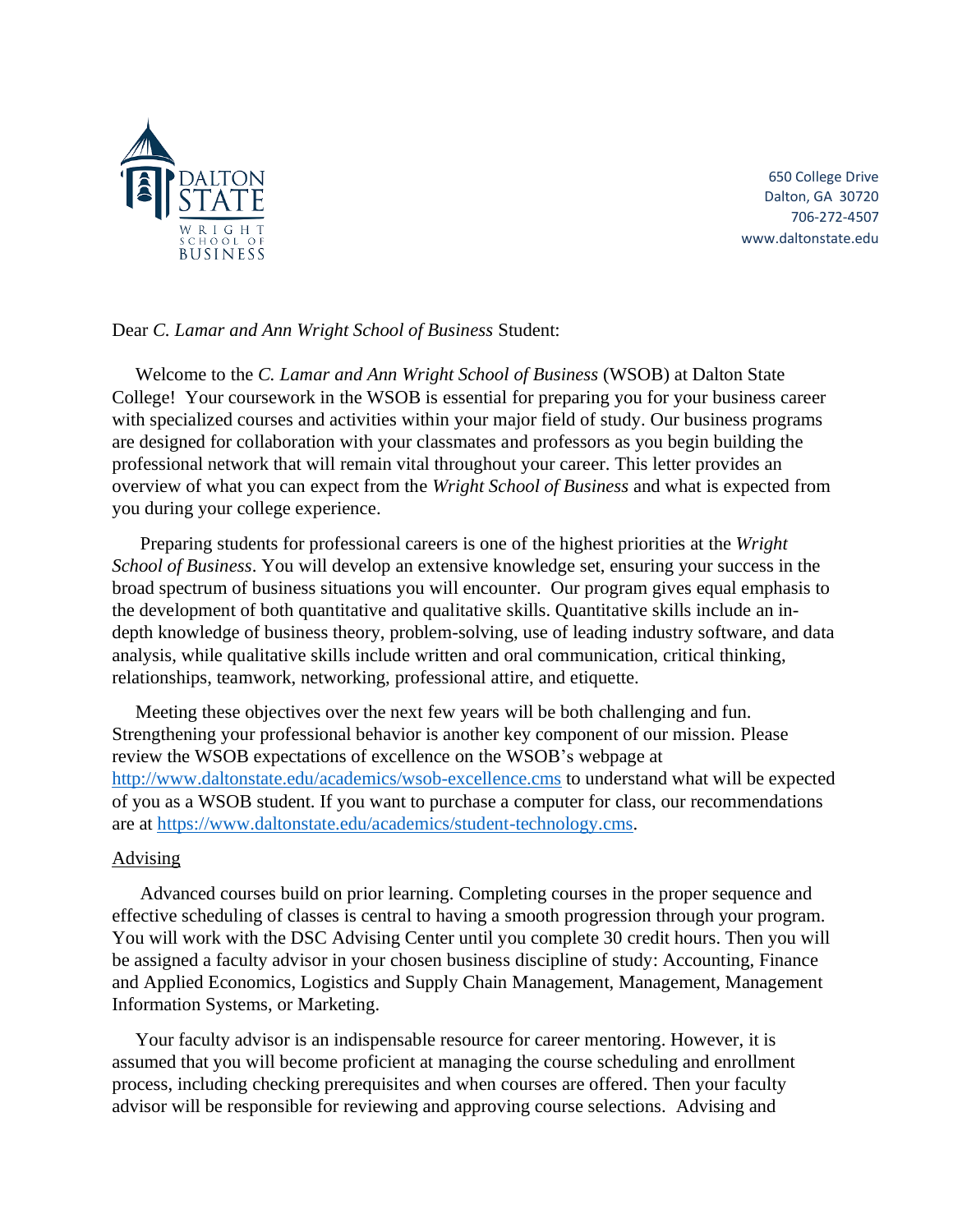scheduling materials are available at: [https://www.daltonstate.edu/academics/wsob](https://www.daltonstate.edu/academics/wsob-registration.cms)[registration.cms.](https://www.daltonstate.edu/academics/wsob-registration.cms) In addition, you will find your assigned advisor from the DSC Roadrunner Portal under the "Who is My Advisor?" tab.

 Faculty advisors are available during their scheduled office hours and by appointment. You may email your advisor to request a face-to-face appointment or virtual meeting using TEAMS. You should receive a response within 24 business hours. Emails often get overlooked, and after this time, a polite follow-up is appropriate. The Dean of Students office will assist you with disability access, career services, professional development, counseling, and tutoring.

#### Chain of Command

 Chain of command describes the way organizations, including DSC, are structured. You will learn about reporting relationships as well as responsibility and authority in your business classes. If there is an issue or concern about a professor or advisor, first speak directly with them to reach a solution. If unsuccessful, contact the Assistant Dean, Ms. Jamie Connors (jconnors@daltonstate.edu), the Associate Dean, Dr. Mike D'Itri (mditri@daltonstate.edu), or the Dean, Dr. Marilyn Helms (mhelms@daltonstate.edu). Please follow the WSOB and DSC chain of command. Please do not email the Provost or President or post your issues on social media until you have followed all prior channels and received a response.

## Job Shadowing

 Often you know you are interested in a business career, but you may be unsure of your major. As previously mentioned, we offer six Bachelor of Business Administration majors (Accounting, Finance and Applied Economics, Logistics and Supply Chain Management, Management, Management Information Systems, and Marketing) and seven minors (Business Analytics, Entrepreneurship, Finance, Financial Technology, Forensic Accounting, Human Recourse Management, and International Business) for you to chose from in the WSOB. Take our short quiz at<https://www.daltonstate.edu/skins/userfiles/files/Business%20Program%20Quiz.pdf> to see which major and minor is right for you.

 You may also schedule a half-day job shadowing experience and work with one of our many community business partners to learn more about any or all of our six majors. Schedule this experience with our WSOB Assistant Dean, Jamie Connors, at [jconnors@daltonstate.edu](mailto:jconnors@daltonstate.edu) or 706-272-2455, or Gignilliat Hall room 112.

#### Internships and Career Placement

 An important aspect of your college experience is to apply and obtain a for-credit, paid internship in your specific major once you have completed the principles course within your major. The Assistant Dean, Jamie Connors, will email all incoming opportunities from employers including internships, part-time jobs, and full-time career positions. Dalton State College also has the "Purple Briefcase" website listing jobs and internships. Watch for these email "blasts" from Professor Connors or stop by her Gignilliat Hall office (GH 112) and meet with her or email her at [jconnors@daltonstate.edu.](mailto:jconnors@daltonstate.edu)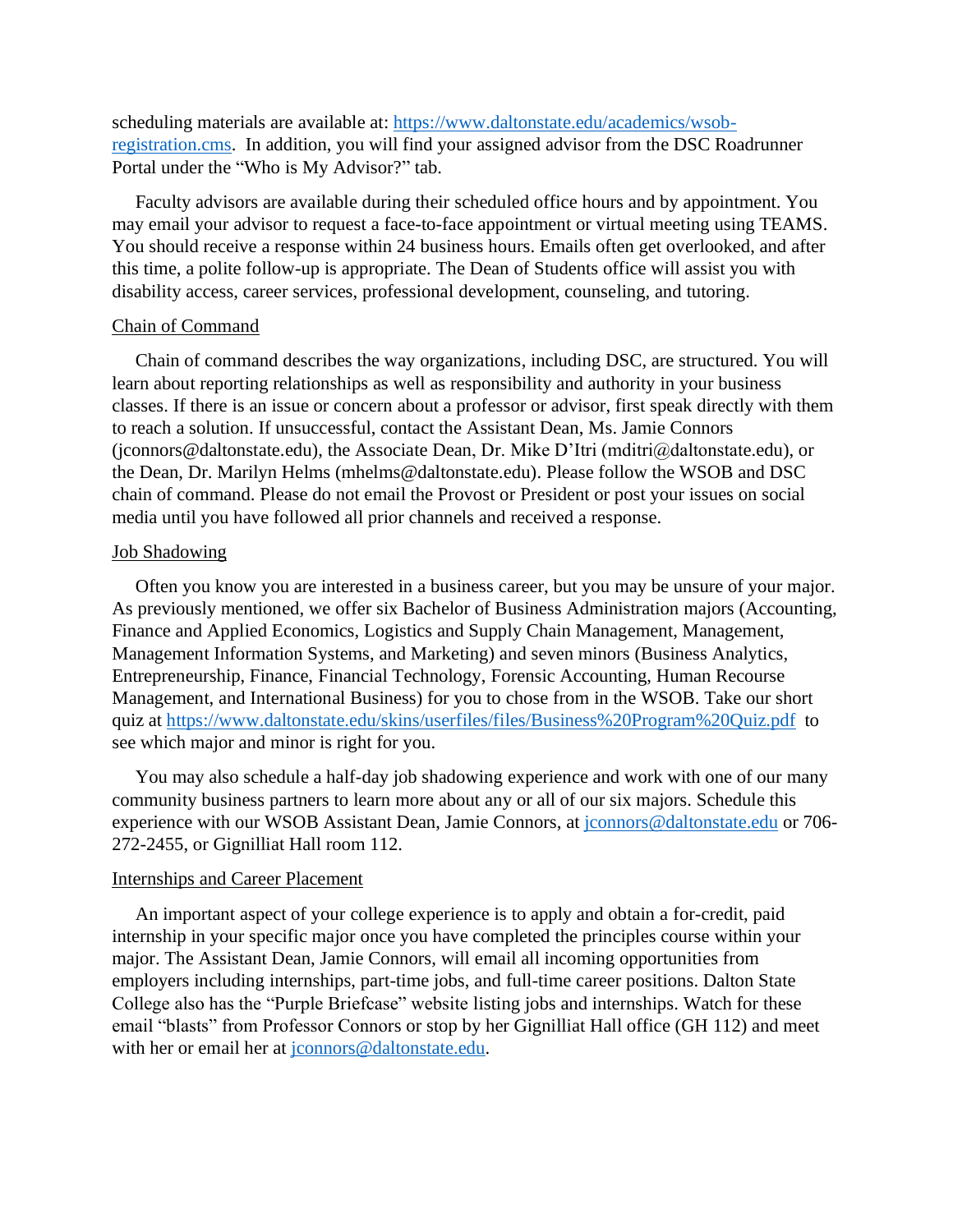The internship program has enabled many students to find full-time employment in their major. Students can determine their interests in a specific area of their major from their internship work experience.

# Capstone Strategic Management Course

 As a graduating senior, you will complete MNGT 4701 Strategic Management during your last semester at DSC. This capstone course for the WSOB has the following courses as required prerequisites, meaning they must be completed with a grade of "C" or better before you may take Strategic Management.

- MGNT 3051 Principles of Management,
- MARK 3010 Principles of Marketing,
- FINC 3056 Principles of Finance,
- LSCM 3251 Principles of Logistics and Supply Chain Management
- BUSA 3701 Professional Development Seminar

 You and your WSOB advisor will review your schedule carefully to keep you on track for graduation.

 MNGT 4701 Strategic Management requires that you also file an Application for Graduation at https://www.daltonstate.edu/academics/current-student-forms.cms, signed by your faculty advisor, paid and submitted to the Registrar before you register for the class. Please note that FINC 3056, Principles of Finance, and LSCM 3251, Principles of Supply Chain Management, have BUSA 2850 Business Statistics as a prerequisite. BUSA 3701 Professional Development has BUSA 3301 Business Communications as the prerequisite. Therefore, we encourage you to take BUSA 3301 Business Communications as soon as possible to meet these prerequisites and not delay your graduation. We have degree progression charts / check sheets for each major at the main entrance of Gignilliat Hall. Pick one up for your chosen major and minor. These are also available on-line at [https://www.daltonstate.edu/academics/sob-forms.cms.](https://www.daltonstate.edu/academics/sob-forms.cms)

# Premier AACSB Accreditation

 Dalton State College is accredited by the Southern Association of Colleges and Schools Commission on Colleges (SACS-COC) and the *Wright School of Business* is internationally accredited by the Association to Advance Collegiate School of Business (AACSB). Both of the accrediting bodies assess continuous improvement. SACS-COC focuses on majors and courses and AACSB focuses on programs (our six Bachelor of Business Administration degrees). Assignments for AACSB Assurance of Learning assessment are embedded in many of your business classes.

 As part of our AACSB accreditation, you will take the ETS Major Field Test of General Business Knowledge in your last semester. The ETS is a computerized normed test and ranks how business students at Dalton State compare with business students across the country and around the world and alerts us to opportunities for continuous improvement in the WSOB curriculum. We encourage you to keep books and class notes from all Area F and Business Core classes to prepare for this exit exam. Your score on the ETS will count as ten percent of the grade in the capstone MNGT 4701 Strategic Management course. Learn more about the ETS at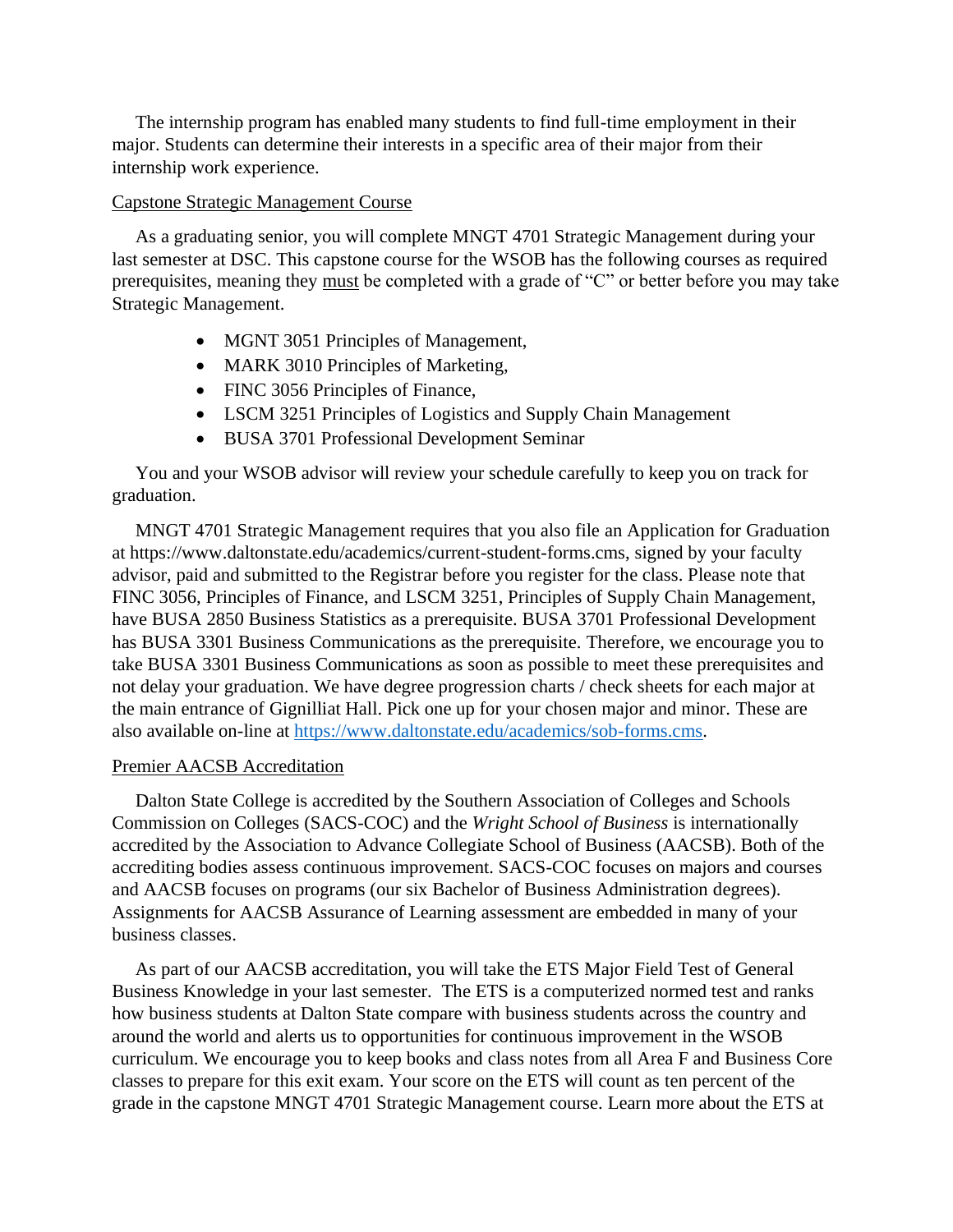[https://www.ets.org/mft.](https://www.ets.org/mft) You will also be asked to participate in surveys and other assessment tools before and after graduation to document your success and employment. This data supports our premier AACSB international accreditation. This accreditation also ensures you a smooth transition to graduate school and your MBA or MACC degrees.

# Tutoring Assistance and Honors Classes

 We offer a variety of campus and WSOB tutoring services should you need them. Visit the DSC Dean of Students Office, upstairs in the Pope Student Center, for tutoring schedules. Check with our Assistant Dean, Jamie Connors, (GH112) for WSOB tutoring in Accounting.

 DSC has a strong and growing Honor's Program for our students as well. Professor Forrest Blackbourn [\(fblackbourn@daltonstate.edu\)](mailto:fblackbourn@daltonstate.edu) directs the Honor's Program. Contact him to learn more.

# Service Learning, Volunteering and Extra Curricular Activities

 We understand that not everything you need to succeed can be taught in the classroom. We encourage all business students to be active on campus in student clubs, in volunteer service, presentations, study abroad travel, career fairs, graduate school fairs, internships, and all that is available to enrich your DSC classroom experience. Check your email daily for announcements. Undergraduate student research and student competitions are further ways to increase your skill set.

 In addition, all students in the BUSA 3701 Professional Development Seminar course participate in a civic activity and perform volunteer community service for Junior Achievement using skills from their chosen major.

# Graduation and Alumni Role

 You will graduate after you have completed all the coursework and graduation requirements. Please note, grade of a "C" or better must be obtained in all upper-division business courses (3000-4000 level).

 Grades are submitted early for graduating students, and diplomas are awarded at each fall and spring graduation ceremony. Students completing their degree in a summer semester may submit a graduation application but will attend the graduation ceremony in December.

 After graduation, you'll forever be a WSOB alumni. We'll count on you to mentor our students, participate in mock interviews and alumni events, and recruit WSOB students as interns and employees in your organization.

 Again, welcome. We hope you make the most of your time at DSC's *C. Lamar and Ann Wright School of Business*.

Sincerely,